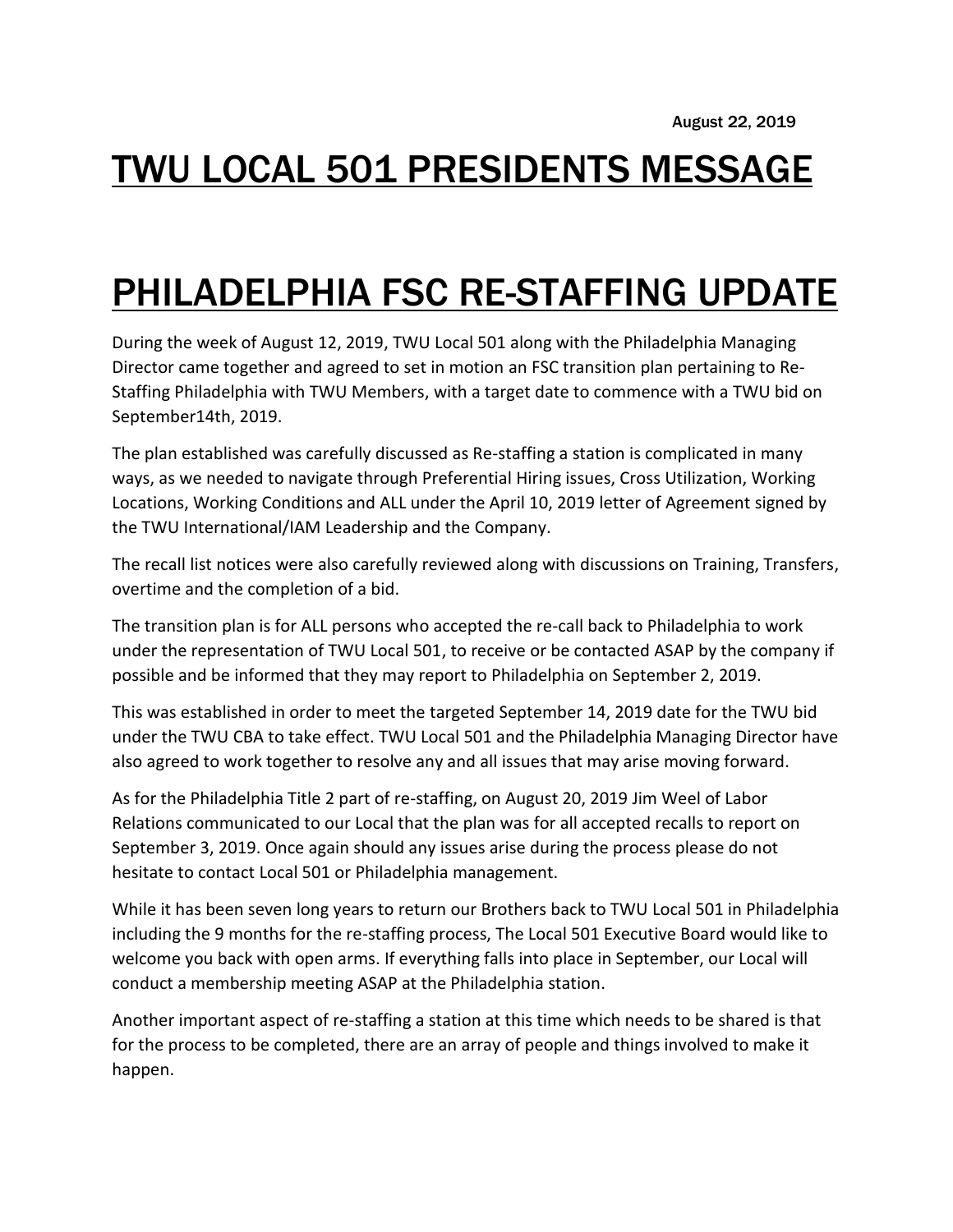### **Another important topic is the TWU Re-Staffing of Newark.**

Our Local has done it's best to trigger or bring back home our Brothers & Sisters into the TWU at Newark. As you can see by reading the above information Re-staffing is not an easy process. The latest lookback report received this month has Newark at 5678 Annual Scheduled departures which under the TWU CBA falls short of the 7300 and above annual departures needed for re-staffing.

## **NEGOTIATIONS**

It seems American is more interested in their preliminary injunction against the Association and their recent subsequent court filing on August 13, 2019, than they are at getting back to the bargaining table. The Association has communicated to its members, the company and the NMB that they would meet with American anytime and anywhere to resume negotiations.

The company has made it clear that they have no plans to bargain without the assistance of the NMB and it seems their goal with the NMB is to take us into a PEB. The expectation as of today is that the NMB Board Members will be contacting both parties this week with their plan to establish further negotiations.

Please be advised that there is no timeframe for how long mediated negotiations may last and the NMB decides how long it goes.

The Association still has five major issues that need to be resolved, which ALL can have a tremendous impact on its members lives immediately and into the future either good or bad. In order to earn a decent living and protect our jobs, we cannot afford to accept Scope, Wages, Profit Sharing, Medical and Retirement offers from the company that will hurt our members especially after ALL of our sacrifices.

On August 16<sup>th</sup>, 2019, (27) members of Congress to be exact representing the communities in the New York metropolitan area sent out a signed letter to our International TWU President John Samuelsen, International IAM President Robert Martinez and Doug Parker CEO of American.

Their message was clear, they want to make sure that we have an opportunity to earn a living and raise our families in dignity and security. The members of congress stated that it is very important to them that American Jobs remain in the communities that they serve and that the organizations work together in good faith to come to an agreement that maintains good American jobs.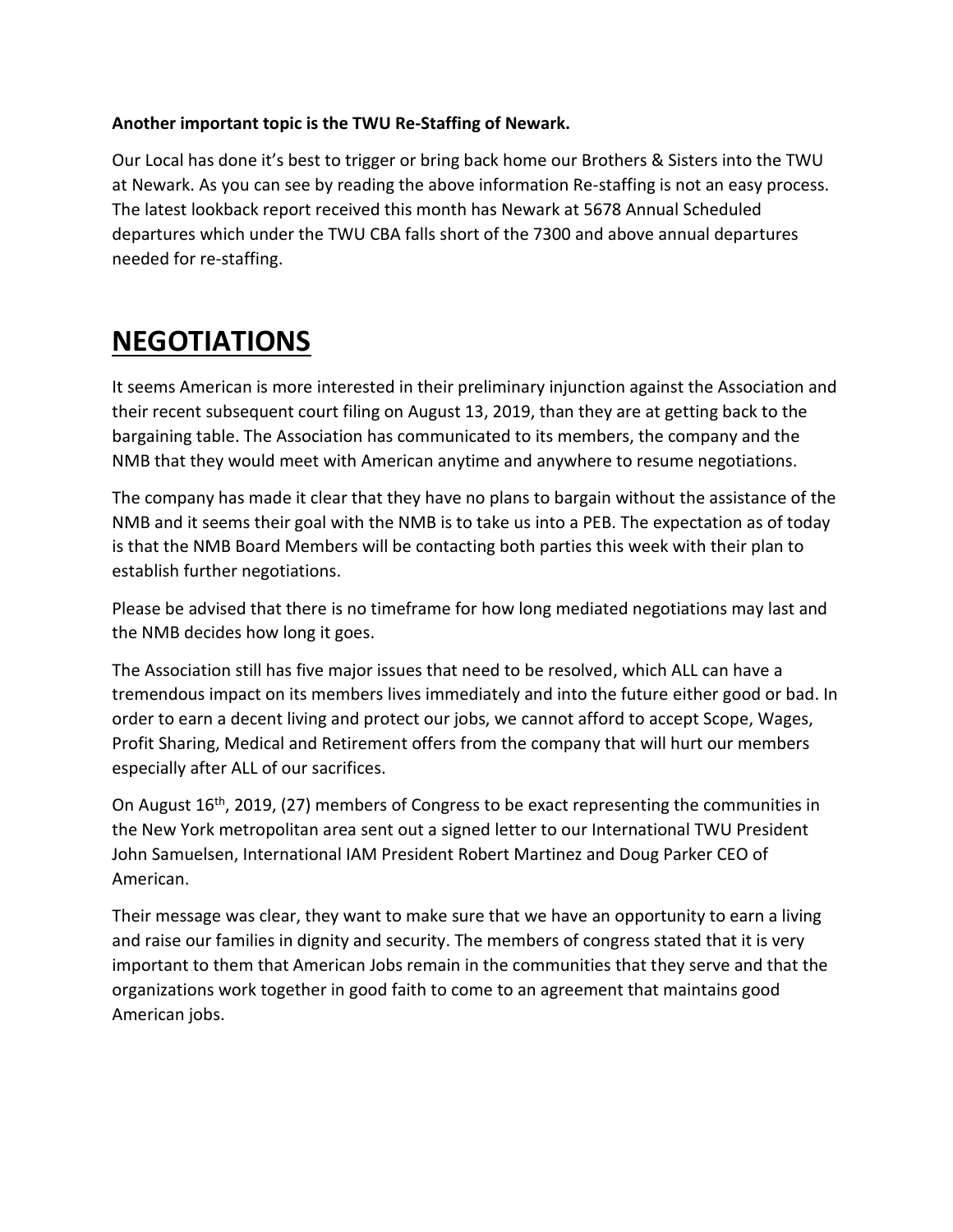### **CURRENT LITIGATION BRIEF SUMMARY BETWEEN TWU AND AMERICAN**

- All Litigation information can be found on our TWU International Website: [www.twu.org](http://www.twu.org/) or on our TWU Local 501 website: Local501.twuatd.org.
- On 5/20/19 American filed Case 4:19-cv-00414 in the United States District Court for the Northern District of Texas Fort Worth Division as a Complaint for Injunctive Relief.
- On June  $14<sup>th</sup>$ , 2019, the United States District Court of Texas issued a Temporary Restraining Order to ALL employees represented by the Association Requiring Immediate Compliance.
- On June 24<sup>th</sup>, 2019 American Airlines submitted Proposed Conclusions of Law.
- On July 10<sup>th</sup>, 2019 American filed a Motion seeking Immediate Modification of the Restraining Order.
- On July 24<sup>th</sup>, 2019 American filed a response to our compliance Declarations and took a position that we had not complied with the June  $14<sup>th</sup>$ , 2019 Temporary Restraining Order as modified on July 10, 2019.
- On August  $9^{th}$ , 2019 the International sent out a communication for clarity purposes pertaining to FSC being involved in the Litigation. It was communicated that TWU FSC Members and Material Logistics members were not subject to the current Litigation between TWU and American. The message did state that the litigation did involve TWU M&R Members across ALL Title groups.
- On August 12, 2019 the Final Judgement Containing Permanent Injunction was signed by Judge JOHN McBRYDE- UNITED STATES DISTRICT JUDGE.
- On August 12 & 13<sup>th</sup>, 2019 the Association sent out a Notice of Permanent Injunction communication, explaining the court issued directive.

As the summer gets closer to the end, Local 501 would like to remind our members that our membership meetings will be starting back up in September. We encourage our members to attend meetings for updated and accurate information on ALL topics **and this September we have a benefits presentation that should not be missed by any member.**

### **Below are some summer topics and information for TWU Local 501 future issues and planning.**

- FSC Bids at JFK & SJU are in process.
- FSC LGA Bid review will be established within the next two weeks for the next bid.
- For information on Paid family Leave contact: 844 337 6303
- The paid family leave act is different than the NYC Paid Safe and Sick Leave Law.
- On June 25, 2019 numerous Local 501 Officers attended GSAP TRO in DFW.
- On July 24-25<sup>th</sup>, 2019 Local 501 was represented at the International WWC meeting.